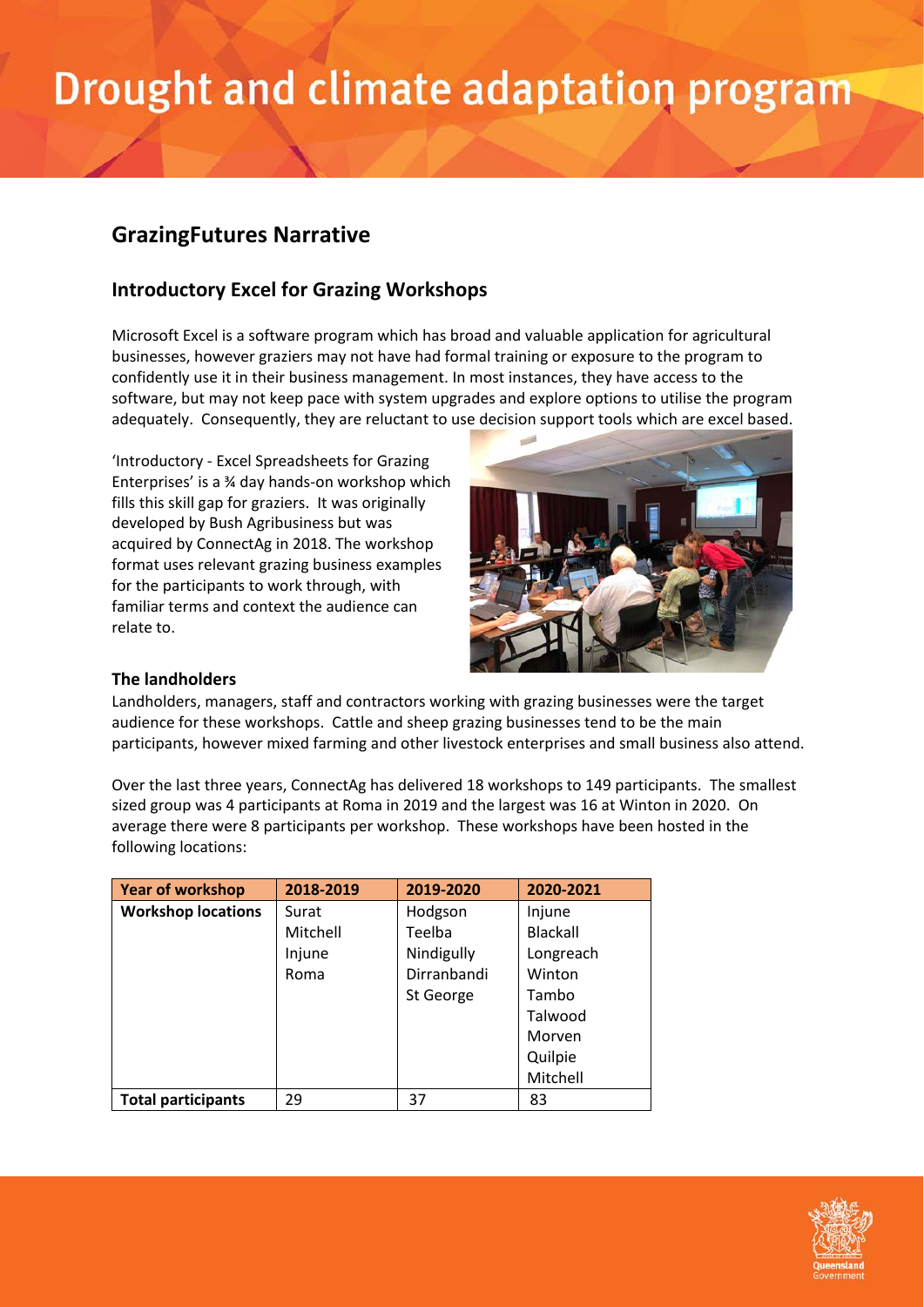# Drought and climate adaptation program

#### **Interactions with GrazingFutures**

The GrazingFutures project supplied a set of 10 laptops for use during the workshops. These laptops have a standard suite of Microsoft Office programs, although not the most recent versions. This ready access to computers enabled participation by producers which may not have otherwise occurred. Some attendees indicated they did not own a laptop, but rather had a desktop for their business and that access to a laptop was an important consideration in attending the training.

Participants were not actively encouraged to bring their own laptops unless the number of workshop participants was expected to exceed the number of laptops available. This was to prevent the need for potentially having to manage IT complications by the workshop deliverer who would be unfamiliar with the private device.

In many instances, these attendees were new to the GrazingFutures project. The running of the workshops has also seen direct enquiries received from areas outside the GrazingFutures project area, particularly in the Western downs and Goondiwindi areas, however enquiry from North Queensland through to New South Wales has also been fielded by ConnectAg.

### **What has changed as a result?**

Feedback from all workshops was positive. Satisfaction/value ratings of 8 to 10 out of 10 and an indication they gained new knowledge and skills. This was also followed up by most indicating they intended to implement changes as a result of what they learned at the workshop.

Some of these planned changes included:

- Keep records of costing per animal
- Budgeting
- Feed costing
- Cattle performance
- Sorting and use of data
- Converting from paper to computer records
- Overall better record keeping.



### **Other benefits or costs**

Workshop delivery costs were not always covered through DAF GrazingFutures (South and Central West regions) but were co-funded by other agencies such as Queensland Health through the TRAIC (Tackling Regional Adversity Through Integrated Care), Southern Queensland Landscapes, Leading Sheep and local community groups, such as Mitchell and District Landcare. In some instances, local government provided in-kind support through waiving venue hire. This collaboration has extended the reach of the GrazingFutures program and provided broader industry exposure to the program via these networks.

The workshops focus on improving producer confidence in using excel across their business, through hands on learning. Participants receive one-on-one support and grazing business templates so they can confidently use Excel in their livestock operation. The workshop also features a range of free decision support tools participants can use, as well as a list of useful Excel contacts and resources.